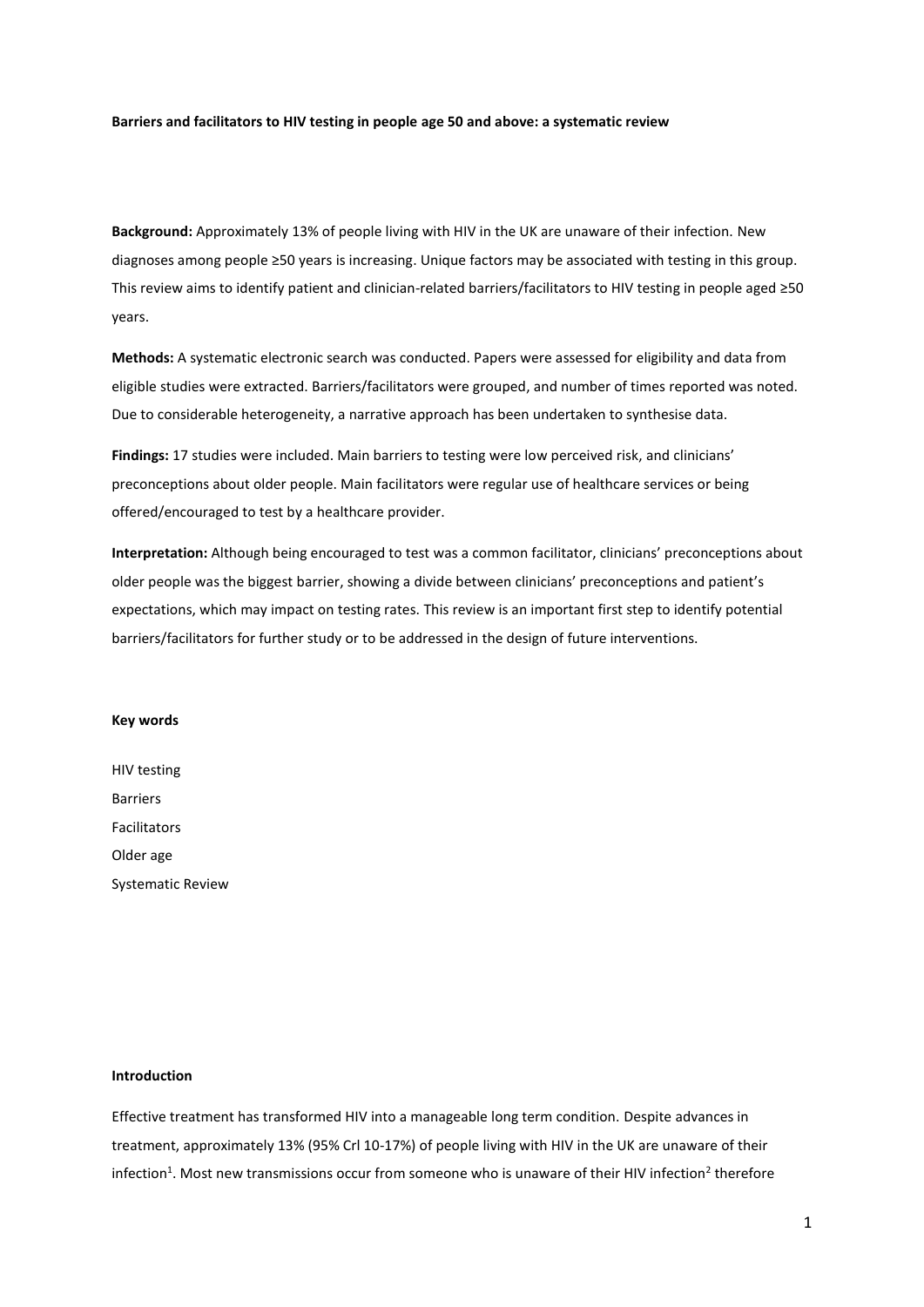improving testing and reducing undiagnosed HIV is key to improving treatment outcomes and reducing onward transmission.

Although overall rates of new HIV diagnoses in the UK are decreasing, the number of older people (age ≥50 years) newly diagnosed with HIV in the UK is increasing.<sup>3</sup> Furthermore, people diagnosed with HIV aged ≥50 years are much more likely to be diagnosed late (with a CD4 count of <350 cell/mL or presenting with an AIDS defining event)<sup>4</sup> and continue to be disproportionately affected by late diagnosis (LD).<sup>5</sup> LD has significant implications for patients and health services in terms of poorer health outcomes and increased healthcare costs, both of which are increased in older age. Further, older people experience a faster clinical decline than someone younger. 6

The high rate of LD in older people suggests unique factors may be associated with testing for HIV in this group. HIV testing guidelines suggest testing in general practice and in all general medical admissions where the HIV prevalence is high (>2 per 1000).<sup>7,8</sup> However despite varied testing initiatives such as routine testing in primary and secondary care, community outreach programmes and home sampling,<sup>9</sup> increasing rates of LD suggest the older population are not routinely testing for HIV. Although adults remain sexually active into older age, preconceptions about a lack of sex in this group may impact on test offer rate. One UK study in a high prevalence area found that although uptake of HIV tests was high among patients admitted to hospital (>90%), older people were less likely to be offered a test by a clinician. This may partly explain the continued rise in LD among older people despite a significant proportion having seen a healthcare provider (HCP) shortly before their diagnosis.<sup>10</sup> This systematic review aims to specifically identify patient and clinician-related factors associated with HIV testing in people aged ≥50 years.

### **Method**

A systematic electronic search was conducted on April 7, 2016 using MEDLINE, Embase, PsychINFO, CINAHL and the Cochrane library and relevant conference abstracts were searched. Search terms can be found in Table 1.

All retrieved articles were exported to Endnote, de-duplicated and tabulated in Excel for abstract review. Two reviewers independently reviewed abstracts to identify studies potentially meeting the inclusion criteria (Box 1). Any study published before 1997 was excluded since it was felt that attitudes towards testing would be significantly different in the pre-therapy era when an HIV diagnosis would have meant a significantly poorer outcome. Any disagreement was solved through discussion. Full text of potentially eligible studies was retrieved and assessed further for eligibility.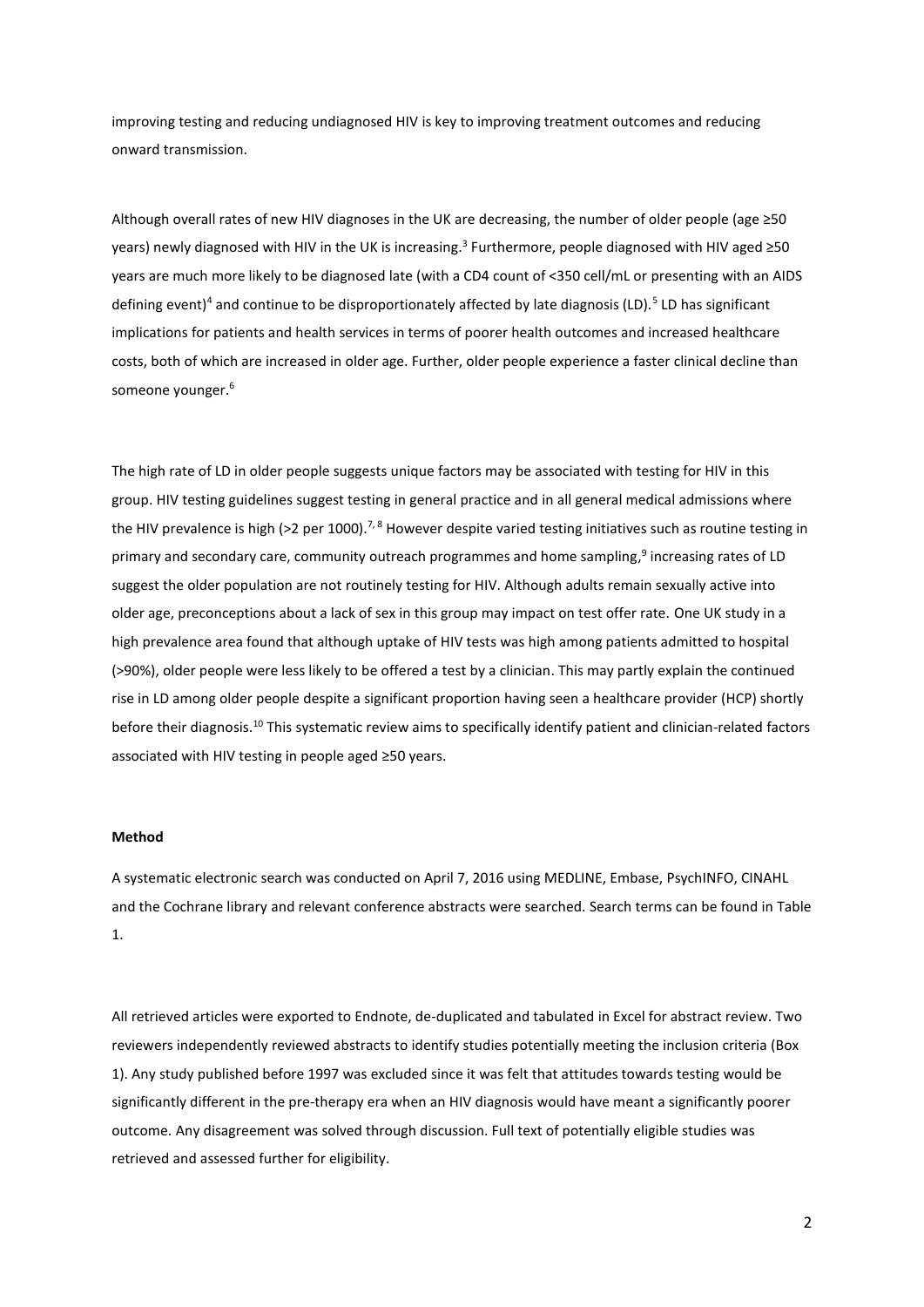Box 1: Inclusion criteria

Criterion 1: Articles published since 01/01/1997 Criterion 2: Studies describing barriers and facilitators to HIV testing Criterion 3: Analysis in adults age ≥50 years Criterion 4: Published in the English language Criterion 5: Published papers/reports and conference abstracts were included Criterion 6: Studies utilising any study design were eligible for inclusion

Once relevant articles had been identified, reference and citation searching were conducted to identify any additional articles. Data from all eligible studies were independently extracted by two reviewers and tabulated in Excel from published reports. Factors associated with HIV testing reported by each study were also independently extracted and tabulated. Thematic analysis was conducted to identify systematically recurring themes/factors across the studies. Significant heterogeneity meant a narrative approach was used to synthesise data in order to identify factors associated with testing. Although an estimation of effect size was not investigated, number of times each factor was reported was noted as a way of identifying repeatedly recurring factors.

Data were then assessed for study quality by two reviewers using the standardised Critical Appraisal Skills Programme (CASP) tools. This consisted of 10 criteria each rated as met (scored 1) or not met/can't tell (scored 0). Scores were summed for each paper and they were graded as high quality (scores 9-10), moderate quality (5-8) or low quality (1-4). Any disagreement was solved through discussion.

### **Results**

Electronic database searching identified 1752 potentially relevant papers. After removal of duplicates (n=655), 1097 were subjected to abstract review, of which 204 met the eligibility criteria (Box 1). Full text review was conducted, resulting in 14 eligible papers to be included in the review. Reference and citation searching of eligible papers yielded a further 3 papers to be included (Fig 1).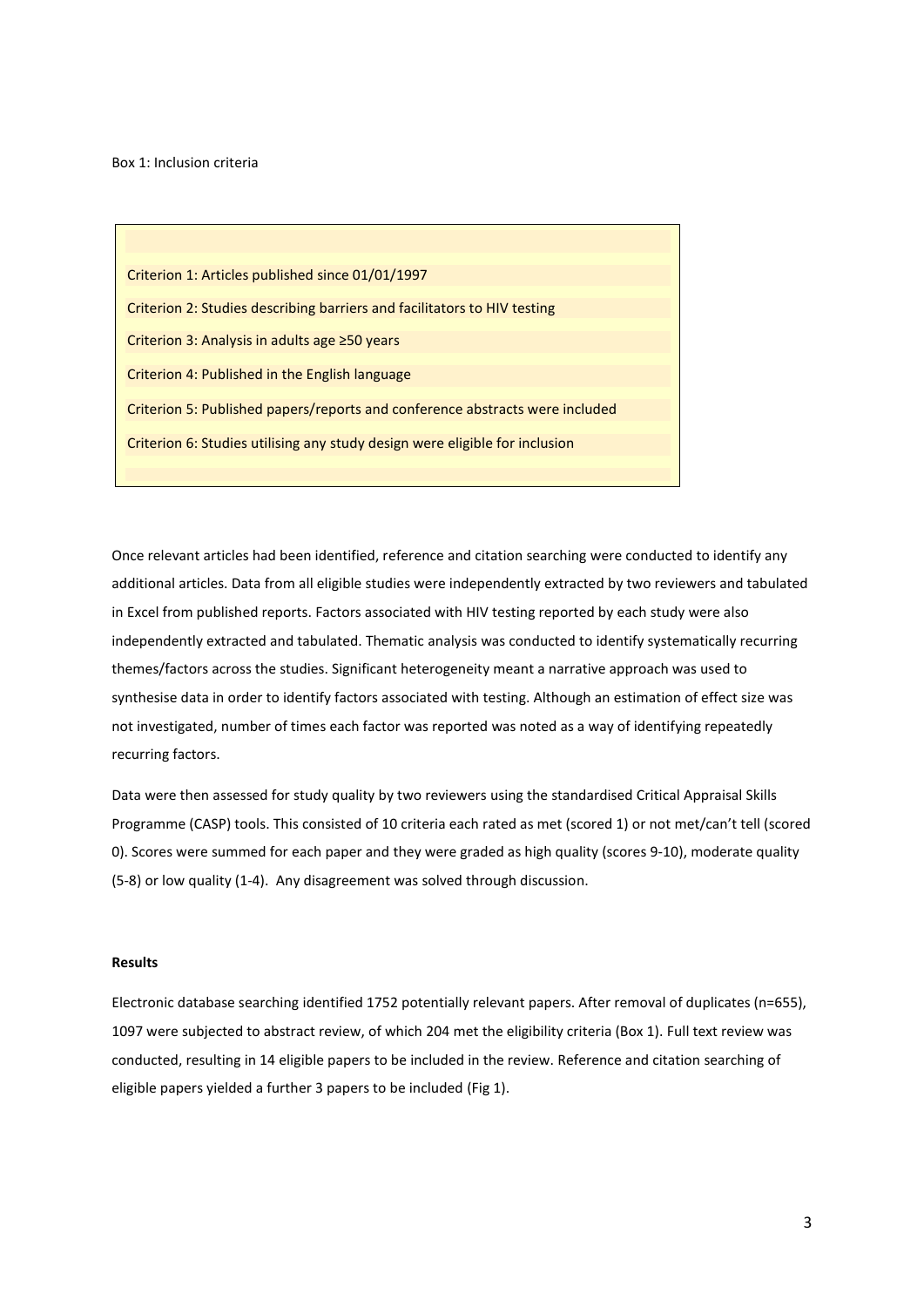The majority of included studies were conducted in the USA (n=14), with the remainder conducted in the UK (n=1), Brazil (n=1), and Uganda (n=1) (Table 2). Studies were mainly descriptive and data were both qualitative and quantitative using a range of methodologies. Sample sizes ranged from 11 to >143,000. Studies tended to include a greater proportion of men, although 3 studies were conducted solely in women.<sup>11-13</sup>

Study quality ranged from 2 to 10 (Table 3). Of the 17 included studies, 2 (12%) were good quality and 12 (71%) moderate quality. Included quantitative studies lacked information on whether potential confounding factors were identified and taken into account, and whether participants were recruited in an acceptable way to avoid selection bias. Included qualitative studies lacked detail on the methodology used and reported little information on the interaction between the researcher and participants, including how this interaction may impact on bias. Three studies (18%) were low quality.

Percentage uptake of HIV testing were reported in 9 studies. Three studies reported testing rates over the previous 12 months; ranging from 3%-56%. Seven studies looked at whether participants had ever had an HIV test; which ranged from 25%-77%. One study investigated length of time since last test and found that of those who had reported a previous test, 70% had last tested >5 years before. Several factors associated with a decision to test for HIV in older people were identified (Table 4). Patient and clinician factors were separated into perceptual and practical factors as suggested in the Perceptions and Practicalities approach<sup>14</sup>.

# Perceptual factors

#### *Patient-related factors associated with testing for HIV*

Three studies found HIV testing to be associated with high perceived risk of HIV.<sup>15-17</sup> Conversely, one study<sup>11</sup> reported low perceived risk as a factor associated with testing. HIV knowledge/awareness was another commonly reported factor, described in four studies; one found people with higher HIV knowledge scores were significantly more likely to have tested for HIV,<sup>12</sup> and three found having greater awareness of HIV, or knowing someone with AIDS or Tuberculosis was associated with testing. 13,15,17 Two questionnaire-based studies found testing was significantly associated with reporting high-risk behaviours.<sup>18,19</sup> Similarly, testing to protect a partner or because a partner was HIV-positive or at high-risk were also reported as associated with testing for HIV in studies using qualitative interviews, survey or case note review.<sup>12,17,20</sup>

Two studies<sup>12,17</sup> reported testing because of 'curiosity' for example, to eliminate uncertainty about status.<sup>12</sup> Experiencing symptoms attributed to HIV was related to testing emerging from qualitative studies,<sup>17,21</sup> and perceived poorer health status was also reported as a factor associated with testing.<sup>22</sup> Further, belief in AIDSrelated conspiracy theories was found to be a factor associated with testing in one study from the USA.<sup>19</sup>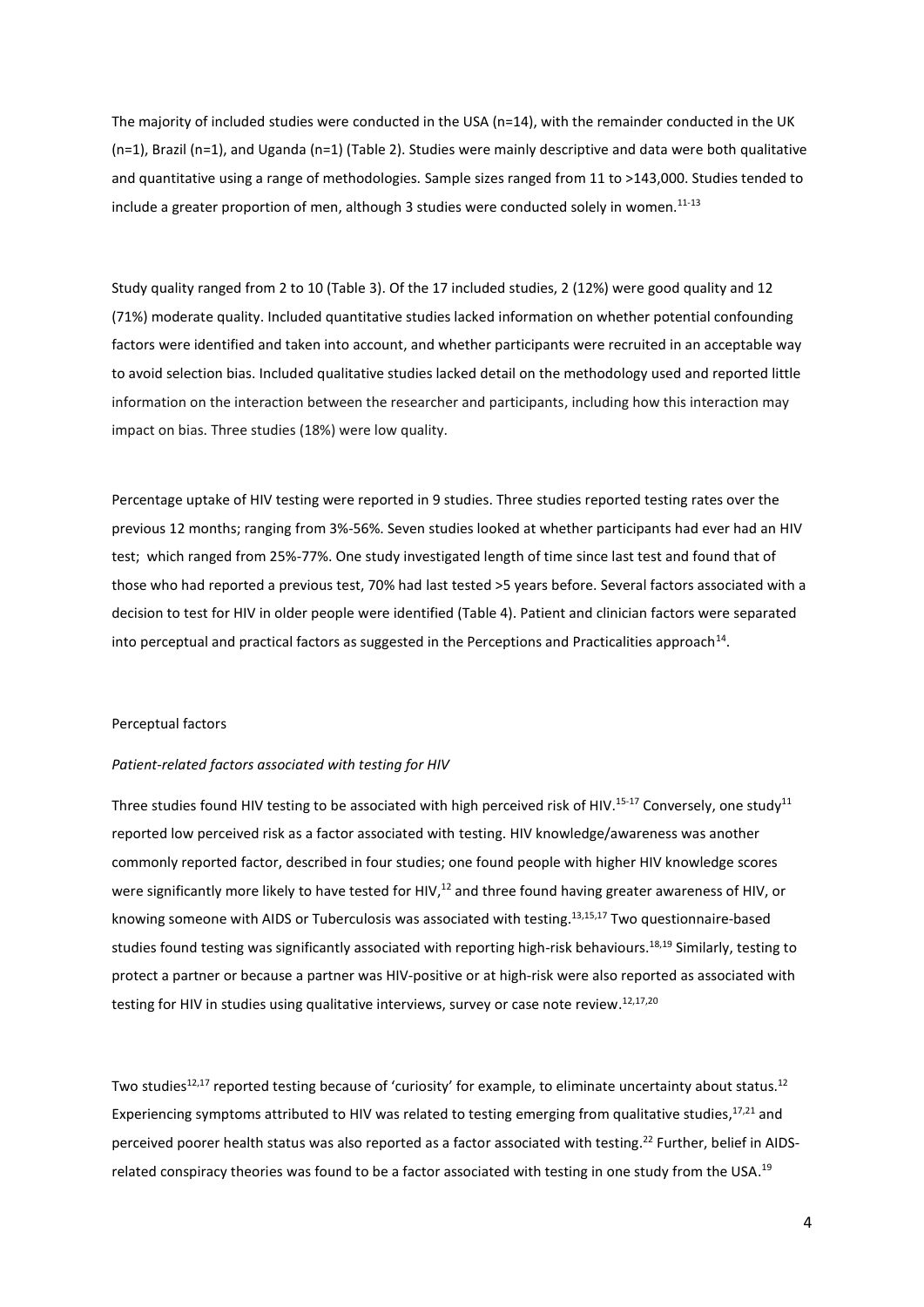## *Patient-related factors associated with not testing for HIV*

Five studies reported low perceived risk to be associated with not testing for HIV.<sup>12,13,15,17,23</sup> This included the perception HIV was a young person's disease or not feeling part of a high-risk group. <sup>17</sup> Two qualitative studies found not having symptoms or not attributing symptoms to HIV was associated with not testing.<sup>17,21</sup> Stigma either relating to HIV or being older with HIV, was reported by two studies.<sup>17,24</sup> The same studies also reported fear of a positive result as a barrier to testing. Other factors, reported once, included government mistrust<sup>19</sup> and hopelessness associated with a lack of treatment.<sup>17</sup>

### *Clinician-related factors associated with not testing for HIV*

Three studies using surveys or qualitative methods reported preconceived ideas about older people as a barrier to offering an HIV test to an older person. This included the perception that older people lack understanding regarding HIV,<sup>25</sup> that they are at less risk<sup>16,26</sup> or that they are not comfortable discussing sexuality.<sup>16</sup> Similarly, HCP feeling uncomfortable with risk factor questioning or addressing risk of older people was reported by two studies.<sup>25,26</sup>

#### Practical Factors

## *Patient-related factors associated with testing for HIV*

The most commonly reported practical factor associated with testing for HIV was regular use of healthcare services, reported by 8 studies.<sup>15,16,18,20,23,26-28</sup> This included having a usual source of care,<sup>23,27</sup> having seen a clinician within the last year,<sup>18</sup> testing during hospitalisation,<sup>26-28</sup> as part of a routine health screen,<sup>16,28</sup> sexual health screen,<sup>20</sup> or because of blood donation.<sup>28</sup> Further, being offered/encouraged to test by a HCP was reported by 3 studies using survey<sup>13,28</sup> or qualitative methodologies.<sup>17</sup> Similarly, experiencing physical symptoms was associated with a decision to offer an HIV test. <sup>17,27</sup> Having health insurance or financial means to pay for healthcare was significantly associated with a decision to test for HIV in studies from the USA.<sup>19,22,23</sup>

### *Patient-related factors associated with not testing for HIV*

People who had tested for HIV previously were less likely to test again.<sup>12</sup> One study acknowledged that older, menopausal women did not attend for antenatal care resulting in a lost opportunity for HIV testing<sup>28</sup>. Not having an HIV test suggested by a HCP was significantly associated with not testing in one survey study.<sup>13</sup> Finally, not liking needles was reported by one study as a barrier to testing.<sup>12</sup>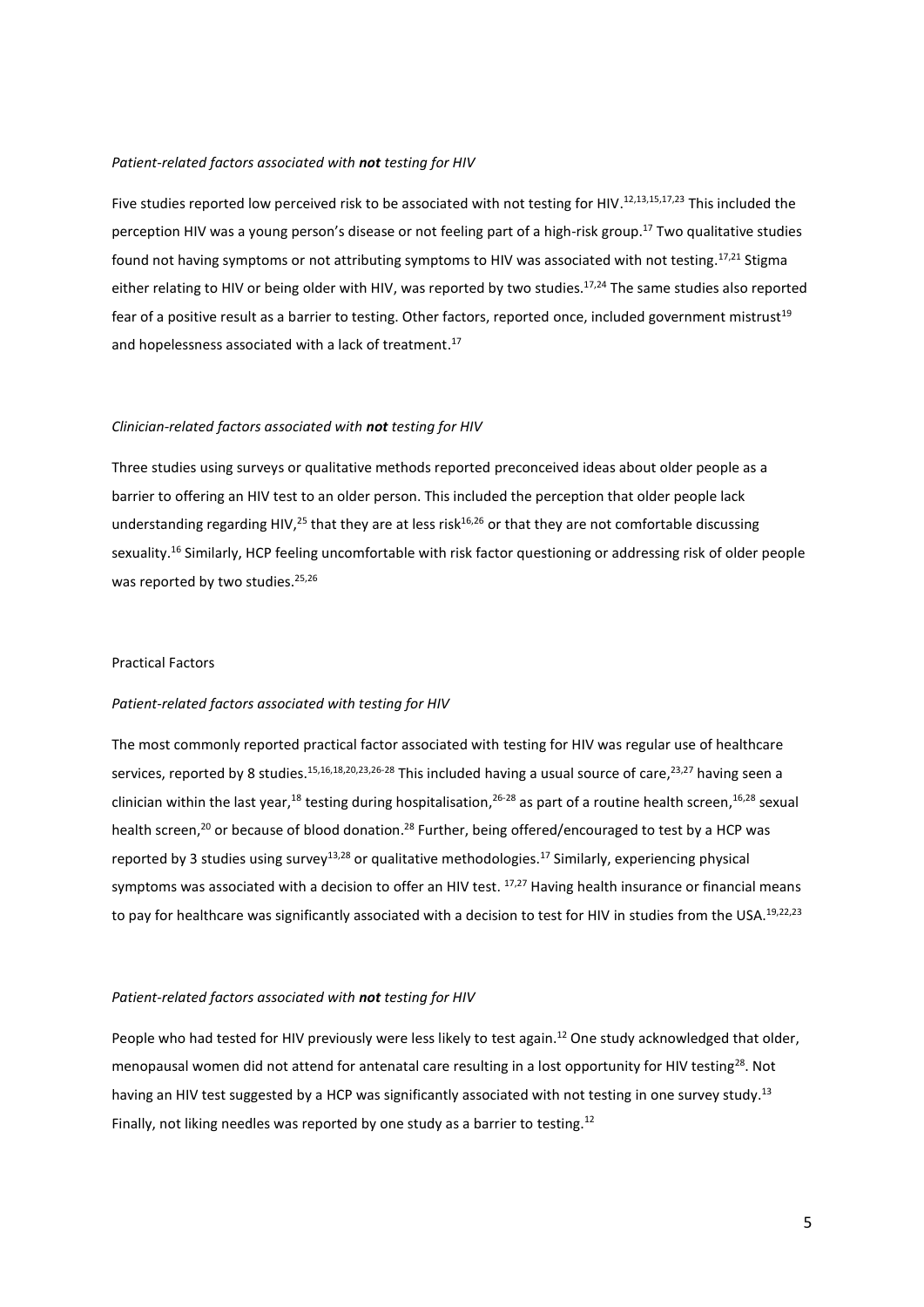#### *Clinician-related factors associated with offering an HIV test*

HCPs were more likely to offer a test when a patient presented with symptoms or disclosed high-risk behaviours, indicated in a survey study<sup>16</sup> and study utilising a case notes review design.<sup>20</sup> Offering an HIV test as part of a routine check-up was reported by one survey study as a facilitator.<sup>16</sup>

## *Clinician-related factors associated with not offering an HIV test*

A lack of HIV-related information, including not being able to identify an HIV clinical indicator disease and a feeling that HIV-related information was not available to older people were reported as factors associated with not offering an HIV test.<sup>16,20,25</sup> One study reported lack of time as a barrier.<sup>25</sup>

#### **Discussion**

Several factors associated with a decision to test for HIV in older age have been identified. The most commonly reported patient-related factors associated with test were frequently using healthcare, high perceived or actual risk of HIV, having some HIV-related knowledge and being offered/encouraged to test by a HCP. Conversely, the most commonly reported patient-related factor associated with not testing was low perceived risk of HIV.

Low risk perception is a commonly cited barrier to HIV testing regardless of age, highlighted in a previous review.<sup>29</sup> However despite disclosing HIV risk behaviours, some patients still perceive themselves to be low risk $30,12$ . In the older population, this low perceived risk may be exacerbated by the perception HIV is a young person's disease. <sup>17</sup> Despite public opinion, evidence shows that many older people remain sexually active; one study indicated the main reason for lack of sex in this group may be due to physical limitations, not because of lack of desire or opportunity.<sup>31</sup> Indeed, there has been an increasing emergence of online dating sites aimed at older people.<sup>32</sup> Although this is not unique to older people, relationship transitions, common in older age may increase the likelihood of meeting new partners after an established relationship.<sup>33</sup> Studies indicate condom use among older people is low<sup>34</sup> which may be due to a lack of confidence in negotiating condom use when starting a new relationship, or because postmenopausal women no longer worry about pregnancy.<sup>28</sup> Additionally, availability of drugs such as Sildenafil mean erectile dysfunction may no longer be a barrier to sex for older men. Physiological changes in older age such as vaginal dryness, may actually put older women at increased risk of HIV. 35

Misconceptions about older people was the most commonly identified barrier to offering an HIV test to older people, however greater engagement with healthcare was associated with testing. It is therefore salient that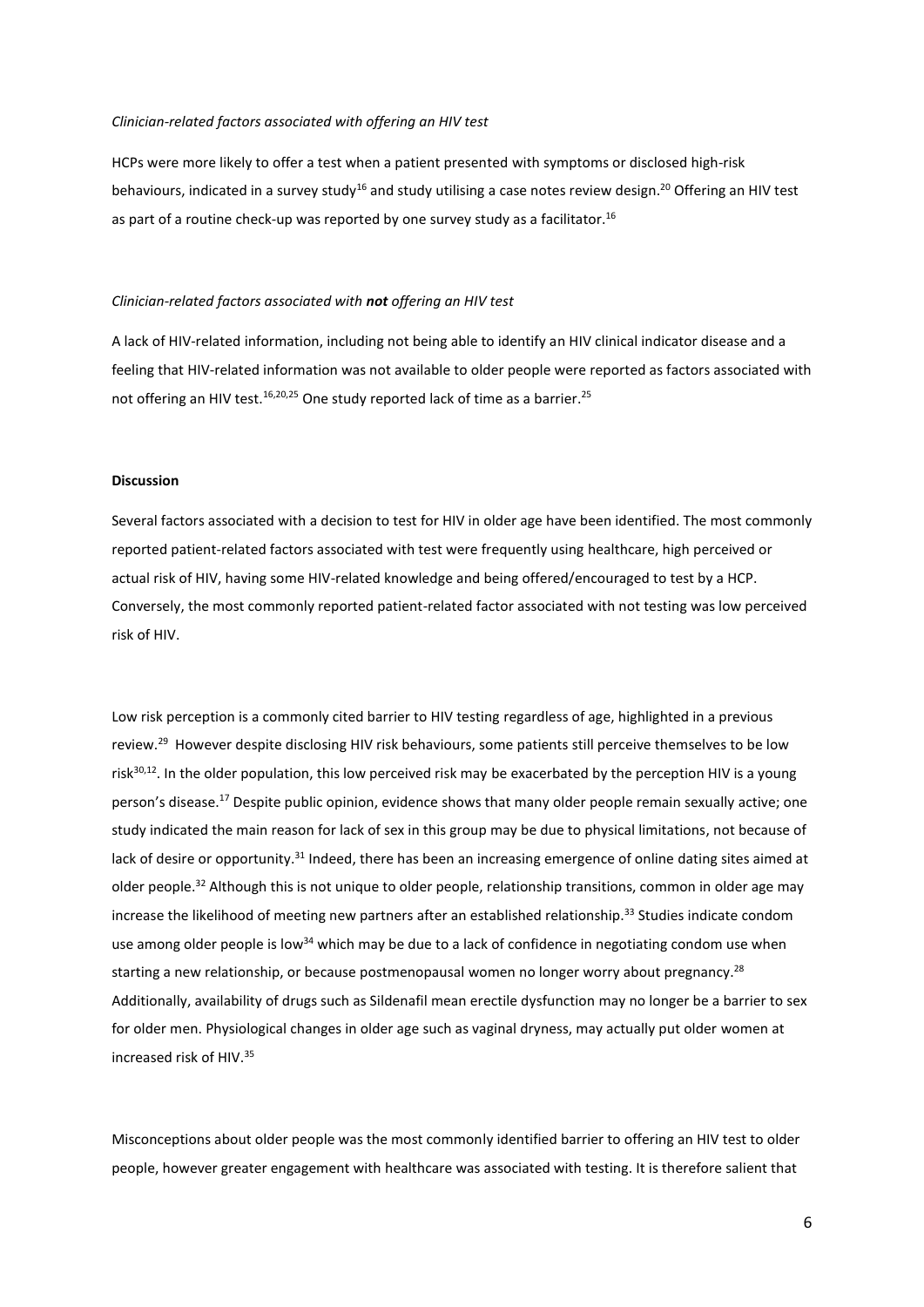HCPs preconceptions about older people or feeling embarrassed in terms of addressing their risk may prevent them for offering older patients an HIV test. This shows a mismatch between what clinicians perceive older people feel regarding HIV testing, and what they may actually feel. This phenomenon may in part be due to fear of harming the doctor-patient relationship or a lack of training on how to initiate a conversation with a patient around HIV testing.<sup>36</sup> This is in line with evidence from one study indicating that GPs do not feel sexual health is a suitable topic to discuss with older patients.<sup>37</sup> Not having a HCP discuss HIV with this group may actually reinforce their perception that they are not at risk. However, HIV tests have been repeatedly found to be acceptable to patients; one study found >90% of patients (all ages) accepted an offer of a routine HIV test, however older people were significantly less likely to be offered a test by a clinician.<sup>9</sup>

The themes identified in this review may be useful in designing interventions to increase testing rates in the older population. In order for intervention(s) to be successful, they will have to address patient and clinicianrelated barriers. Routine screening in secondary care may overcome some of the identified barriers; it would help to normalise HIV testing and expose the older population to health promotion messages, salient since a lack of HIV knowledge was also shown to be a barrier to testing in this group. This would also overcome a need for self-identifying as at-risk as everyone would be eligible to test, and may alleviate any uncomfortable feelings HCPs may have in risk factor questioning with this group. Additionally, this approach would overcome having to identify a clinical indicator disease in order to offer an HIV test, which has been suggested as one of the biggest barriers associated with non-adherence to testing guidelines in the UK.<sup>38</sup> However, HIV testing guidelines already suggest routine screening of all acute admissions in high prevalence areas<sup>7,8</sup> but increasing rates of LD among the older population suggests this is not occurring. Clinicians would therefore need adequate training and encouragement to routinely offer HIV tests.

Routine screening in primary care may also be appropriate to increase testing rates in older adults. Many interactions with healthcare services in older age occur in primary care, <sup>39</sup> for example for the management of comorbidities. Also familiarity with the GP may make conversations regarding HIV easier, although there is little evidence about how a relationship with a clinician might affect willingness to discuss sexual health in this group. Despite this, primary care may present a more appropriate venue for testing. However, since GPs don't always proactively address sexual health in older populations,<sup>37</sup> specific training or incentives may be required in order to achieve this although potential cost implications will have to be considered.

## **Limitations**

Reviewed studies used diverse methods assessing different aspects of care meaning it was not possible to compare findings across studies, or between different populations. As a result, a narrative approach was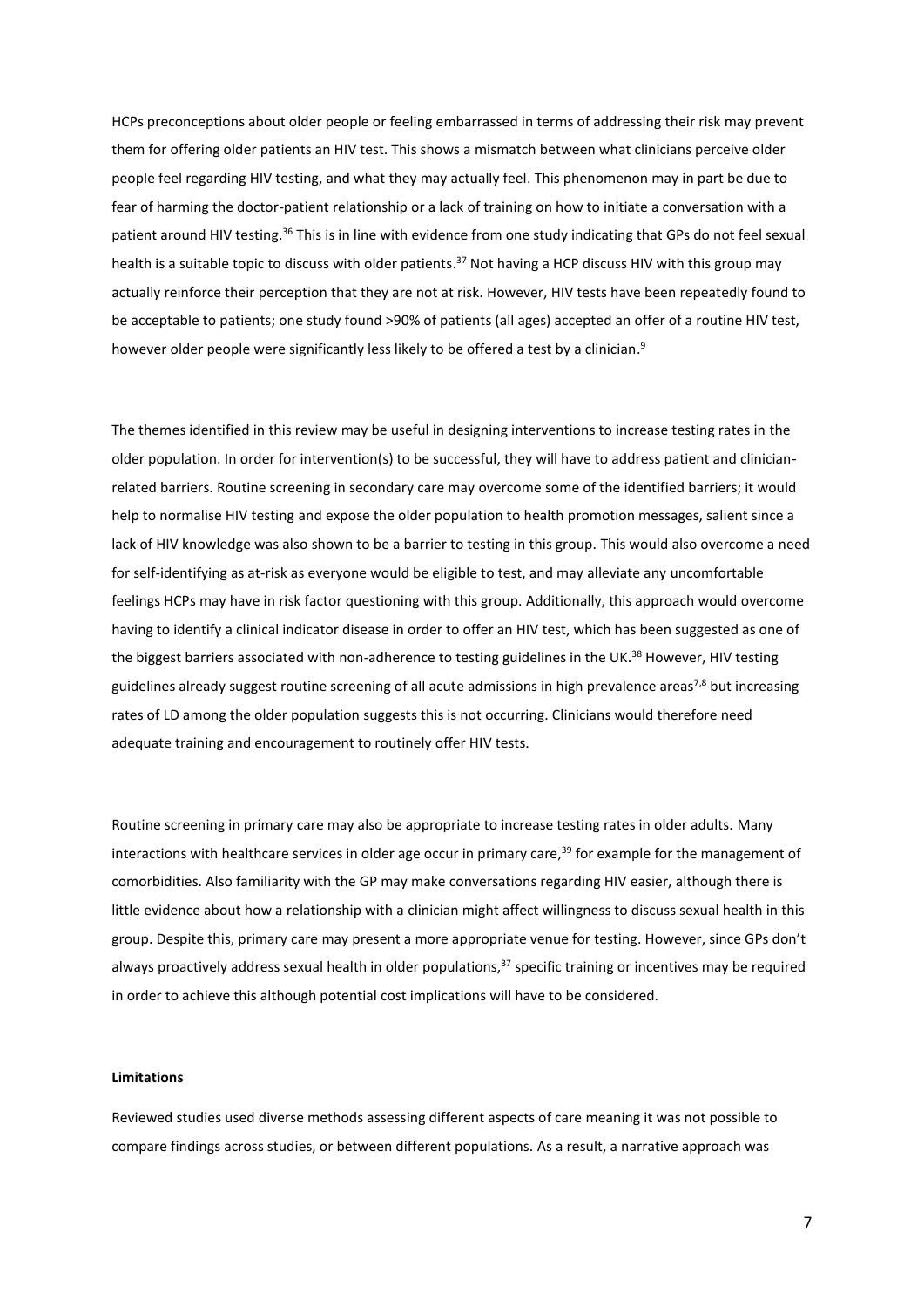undertaken to synthesise data. Although this methodology is most appropriate, there is the potential for bias in terms of over or under representation of study data.

Included studies were mostly from the USA and so findings may not be generalisable, particularly to settings were healthcare services are not privatised. Further, some included studies were conducted several years ago and it is acknowledged that ongoing advances in HIV may mean factors associated with a decision to test for HIV identified in these studies may not still be relevant. Lastly, it is also acknowledged that sexual behaviour and attitudes to HIV testing is likely to vary between people age ≥50 years. However, there is little research in this area and so this review is an important first step.

## **Conclusion**

Clinicians' beliefs that people ≥50 years are not at risk of HIV, or feel uncomfortable discussing risk were the most commonly cited barriers to test offer. Conversely, being offered or encouraged to test by a HCP was among the most commonly cited facilitators to testing. This shows a divide between clinicians' preconceptions and patient's expectations, which may impact on testing rates. These findings suggest that it is important for clinicians not to make preconceptions about risk of HIV in older people. Further, routine test offer regardless of patient age would encourage more of these patients to test for HIV. A gap between patients' perceived risk and actual risk may also need to be addressed. However there is a lack of evidence and more work is needed to verify these findings and establish which factors are relevant to the UK setting.

# **References**

1. Kirwan P, Chau C, Brown A, Gill O, Delpech V, and contributors. Hiv in the uk - 2016 report. In: Public Health England, editor. 2016.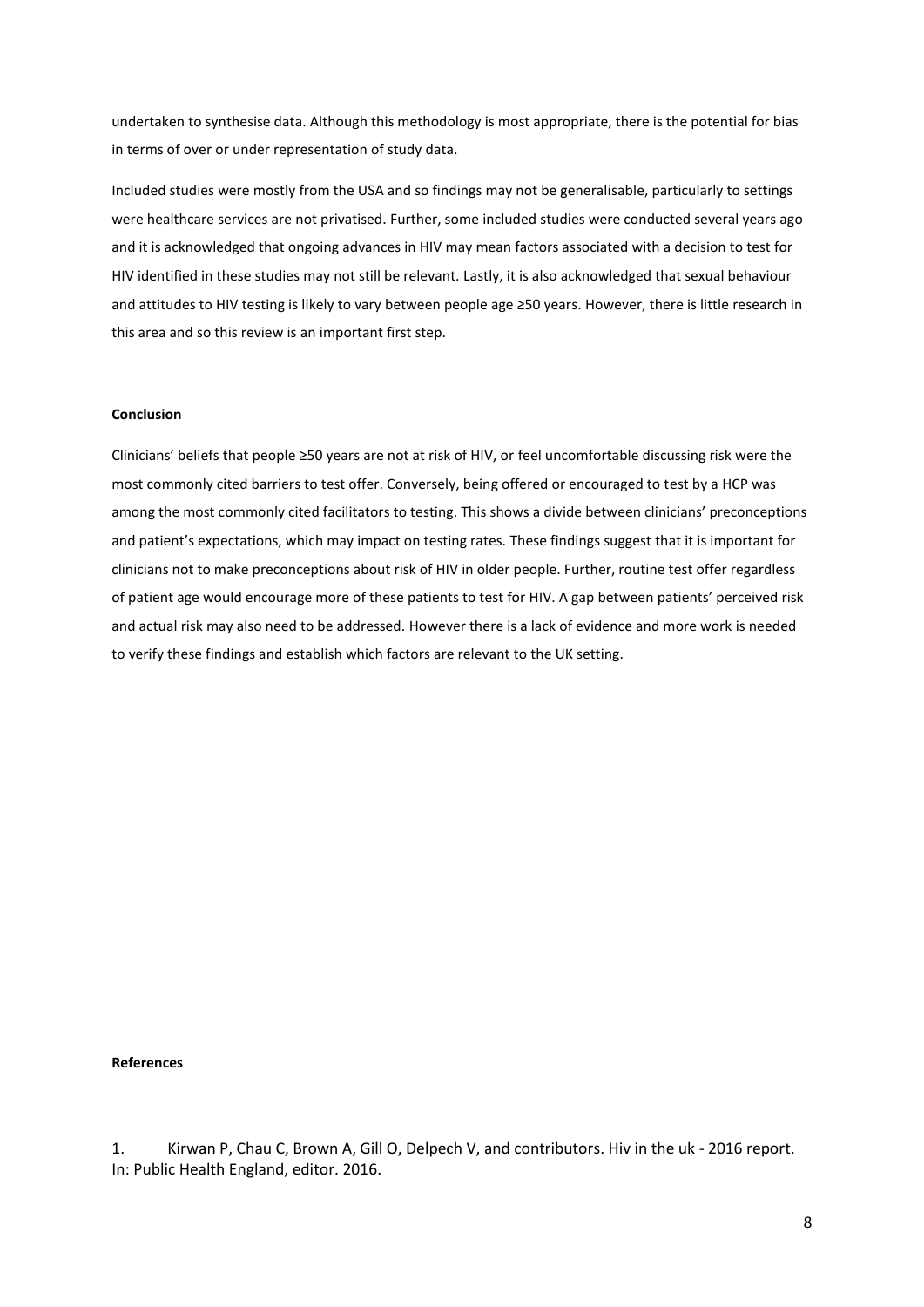2. Hall HI, Holtgrave DR, Maulsby C. Hiv transmission rates from persons living with hiv who are aware and unaware of their infection. AIDS. 2012 Apr; 26(7):893-6.

3. Yin Z, Brown A, Hughes G, Nardone A, Gill O, Delpech V. Hiv in the united kingdom 2014 report: Data to end 2013. In: England PH, editor. 2014.

4. Antinori A, Coenen T, Costagiola D, Dedes N, Ellefson M, Gatell J et al. Late presentation of hiv infection: A consensus definition. HIV Med. 2011 Jan; 12(1):61-4.

5. Public Health England. United kingdom. National hiv surveillance data tables. In: HIV: surveillance dam, editor.: Public Health England; 2015.

6. Collaboration C. Differences in cd4 cell counts at seroconversion and decline among 5739 hiv-1-infected individuals with well-estimated dates of seroconversion. J Acquir Immune Defic Syndr. 2003 Sep; 34(1):76-83.

7. British HIV Association, British Association for Sexual Health and HIV, British Infection Society. Uk national guidelines for hiv testing. 2008.

8. NICE. Hiv testing: Increasing uptake among people who may have undiagnosed hiv (joint nice and public health england guideline). In: NICE P, editor. 2016.

9. Health Protection Agency. Time to test for hiv: Expanding hiv testing in healthcare and community services in england. 2011.

10. Ellis S, Curtis H, Ong EL, (BHIVA) BHA, sub-committee BCAaS. Hiv diagnoses and missed opportunities. Results of the british hiv association (bhiva) national audit 2010. Clin Med (Lond). 2012 Oct; 12(5):430-4.

11. Wigfall LTR, D. L.; Torres, M. E.; Annang, L.; Lindley, L. L.; Swayampakala, K.; Sebastian, N.; Glover, S. H.; Duffus, W. A. Hiv testing among midlife women in the deep south: An analysis of the 2008 behavioral risk factor surveillance system survey data. Journal of Women's Health. 2011 01 Jun; 20(6):933-41.

12. Akers A, Bernstein L, Henderson S, Doyle J, Corbie-Smith G. Factors associated with lack of interest in hiv testing in older at-risk women. Journal of Womens Health. 2007; 16(6):842-58.

13. Akers A, Bernstein L, Doyle J, Corbie-Smith G. Older women and hiv testing: Examining the relationship between hiv testing history, age, and lifetime hiv risk behaviors. Sexually Transmitted Diseases. 2008; 35(4):420-3.

14. Horne R, Weinman J, Barber N, Elliott R, Morgan M. Concordance, adherance and compliance in medicine taking: A conceptual map in research priorities. London: National Institute for Health Research (NIHR) Servicy Delivery and Organisation (SDO) Programme; 2005.

15. Adekeye OAH, H. J.; Onyeabor, O. S.; Hyacinth, H. I. The new invincibles: Hiv screening among older adults in the u.S. PLoS ONE. 2012 27 Aug; 7 (8) (no pagination)(e43618).

16. Barnett LC. Factors contributing to the increase in hiv/aids and late diagnoses of the virus among older adults. 2012; 72:2572-.

17. Lekas HMS, E. W.; Siegel, K. Pathways to hiv testing among adults aged fifty and older with hiv/aids. AIDS Care. 2005; 17(6):674-87.

18. Ford CLG, D. C.; Mulatu, M. S.; Gaines, T. L. Recent hiv testing prevalence, determinants, and disparities among u.S. Older adult respondents to the behavioral risk factor surveillance system. Sexually Transmitted Diseases. 2015; 42(8):405-10.

19. Ford CLW, S. P.; Newman, P. A.; Lee, S. J.; Cunningham, W. E. Belief in aids-related conspiracy theories and mistrust in the government: Relationship with hiv testing among at-risk older adults. The Gerontologist. 2013 Dec; 53(6):973-84.

20. Mensforth SG, L.; Bodasing, N.; Coultas, J. Late diagnosis among our ageing hiv population: A cohort study. Journal of the International AIDS Society. 2014 November; 3):130.

21. Siegel K, Schrimshaw E, Dean L. Symptom interpretation: Implications for delay in hiv testing and care among hiv-infected late middle-aged and older adults. AIDS Care. 1999; 11(5):525-35.

22. Wigfall L, Williams E, Sebastian N, Glover s. Hiv testing among deep south residents 50 to 64 years old with cardiovascular disease and/or diabetes. Journal of the National Medical Association. 2010; 102(12):1150-7.